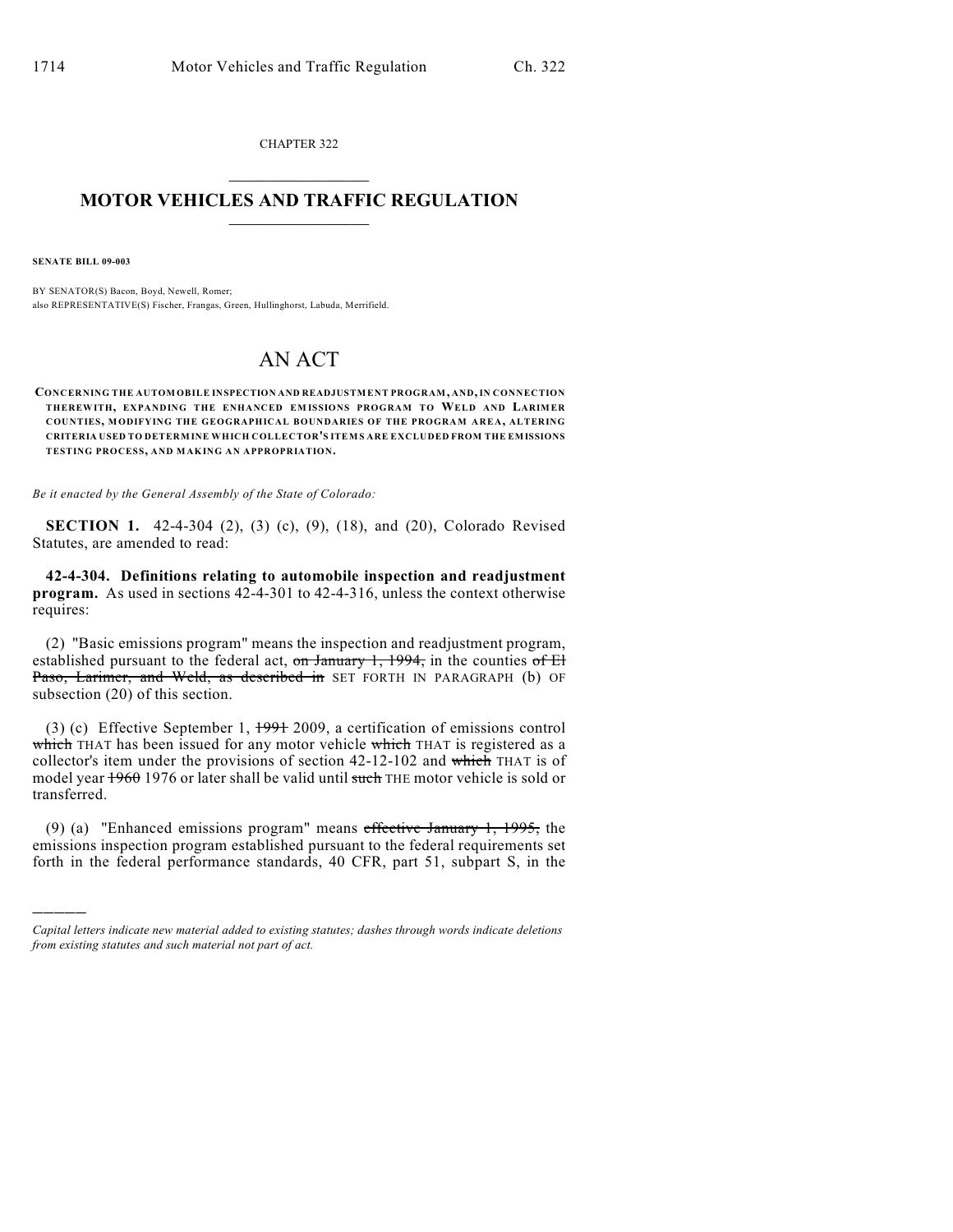counties of Adams, Arapahoe, Douglas, and Jefferson and the city and county of Denver, as LOCATIONS set forth in paragraph (c) of subsection (20) of this section.

(b) Effective July 1, 1995, "enhanced emissions program" shall include Boulder county.

(18) "Motor vehicle", as applicable to the AIR program, includes only a motor vehicle that is operated with four wheels or more on the ground, self-propelled by a spark-ignited engine burning gasoline, gasoline blends, gaseous fuel, blends of liquid gasoline and gaseous fuels, alcohol, alcohol blends, or other similar fuels, having a personal property classification of A, B, or C pursuant to section 42-3-106, and for which registration in this state is required for operation on the public roads and highways or which motor vehicle is owned or operated or both by a nonresident who meets the requirements set forth in section  $42-4-310$  (1) (c). "Motor vehicle" does not include kit vehicles; vehicles registered pursuant to section 42-3-219, 42-3-305 (4), or 42-3-306 (4); vehiclesregistered pursuant to section 42-12-102 that are of model year 1959 1975 or earlier or that have two-stroke cycle engines manufactured prior to 1980; or vehicles registered as street rods pursuant to section 42-3-201.

(20) (a) "Program area" means the counties of Adams, Arapahoe, Boulder, Douglas, El Paso, Jefferson, Larimer, and Weld, and the cities and counties of Broomfield and Denver, excluding the following areas and subject to paragraph (d) of this subsection (20):

(I) That portion of Adams county which THAT is east of Kiowa creek (Range  $62$ SIXTY-TWO west, townships  $1, 2,$  and  $3$  ONE, TWO, AND THREE south) between the Adams-Arapahoe county line and the Adams-Weld county line;

(II) That portion of Arapahoe county which THAT is east of Kiowa creek (Range  $62$  SIXTY-TWO west, townships  $4$  and  $5$  FOUR AND FIVE south) between the Arapahoe-Elbert county line and the Arapahoe-Adams county line;

(III) That portion of El Paso county which THAT is east of the following boundary, defined on a south-to-north axis: From the El Paso-Pueblo county line north (upstream) along Chico creek (Ranges 63 and 64 West, Township 17 South) to Hanover road, then east along Hanover road (El Paso county route 422) to Peyton highway, then north along Peyton highway (El Paso county route 463) to Falcon highway, then west on Falcon highway (El Paso county route 405) to Peyton highway, then north on Peyton highway (El Paso county route 405) to Judge Orr road, then west on Judge Orr road (El Paso county route 108) to Elbert road, then north on Elbert road (El Paso county route 91) to the El Paso-Elbert county line;

(IV) That portion of Larimer county which THAT is west of the boundary defined on a north-to-south axis by Range 71 West SEVENTY-ONE WEST AND NORTH OF THE BOUNDARY DEFINED ON AN EAST-TO-WEST AXIS BY TOWNSHIP FIVE NORTH, THAT PORTION THAT IS WEST OF THE BOUNDARY DEFINED ON A NORTH-TO-SOUTH AXIS BY RANGE SEVENTY-THREE WEST, and that portion which THAT is north of the boundary defined on an east-to-west axis by Township 10 North LATITUDINAL LINE 40 DEGREES, 42 MINUTES, 47.1 SECONDS NORTH.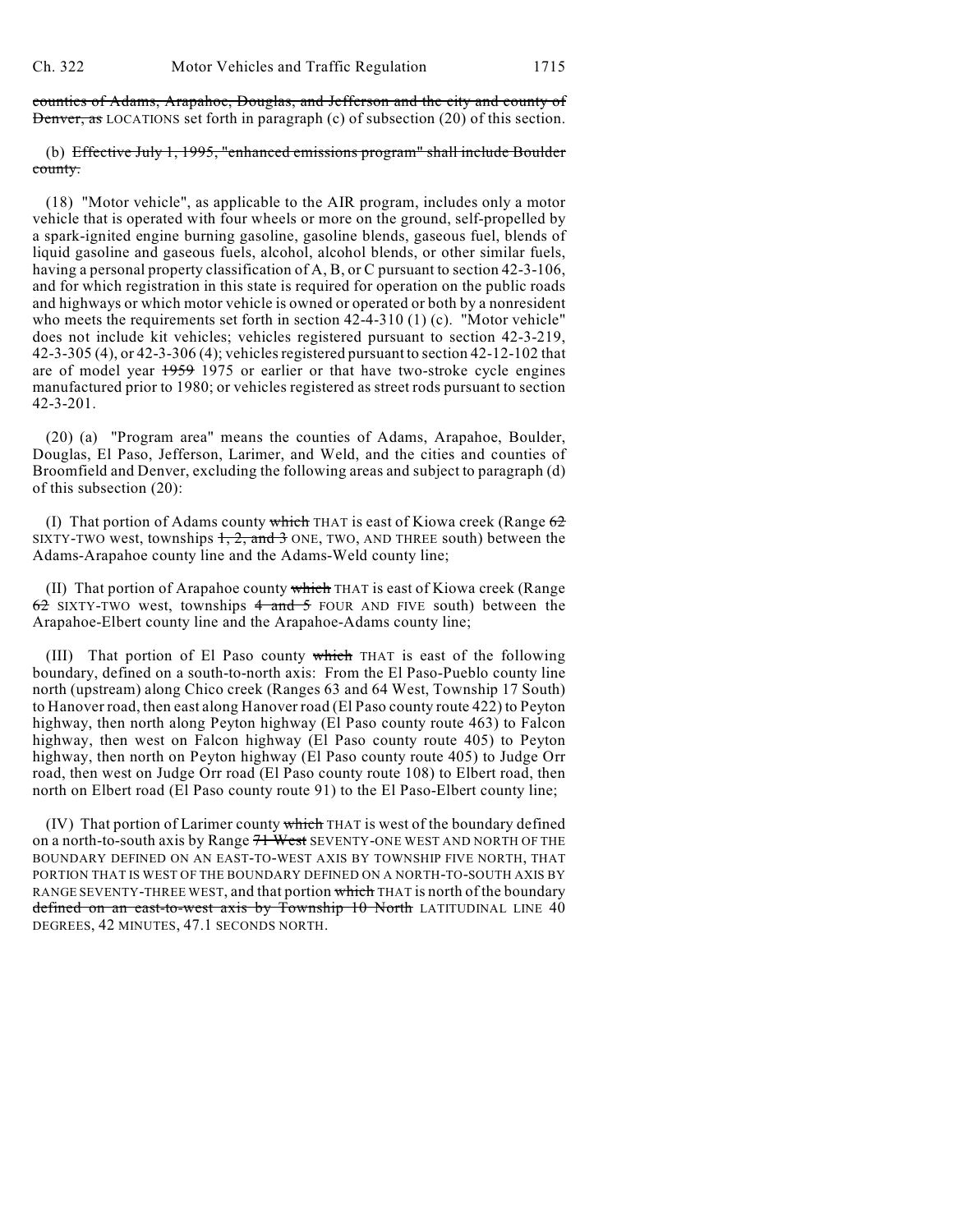(V) That portion of Weld county which THAT is outside the corporate boundaries of Greeley, Evans, La Salle, and Garden City and, in addition, is outside the following boundary: Beginning at the point of intersection of the west boundary line of section 21, township six north, range sixty-six west and state highway 392, east along state highway 392 to the point of intersection with Weld county road 37; then south along Weld county road 37 to the point of intersection with Weld county road 64; then east along Weld county road 64 to the point of intersection with Weld county road 43; then south along Weld county road 43 to the point of intersection with Weld county road 62; then east along Weld county road 62 to the point of intersection with Weld county road 49; then south along Weld county road 49 to the point of intersection with the south boundary line of section 13, township five north, range sixty-five west; then west along the south boundary line of section 13, township five north, range sixty-five west, section 14, township five north, range sixty-five west, and section 15, township five north, range sixty-five west; then, from the southwest corner of section 15, township five west, range sixty-five west, south along the east boundary line of section 21, township five north, range sixty-five west, and section 28, township five north, range sixty-five west; then west along the south boundary line of section 28, township five north, range sixty-five west; then south along the east boundary line of section 32, township five north, range sixty-five west, and section 5, township four north, range sixty-five west; then west along the south boundary line of section 5, township four north, range sixty-five west, section 6, township four north, range sixty-five west, and section 1, township four north, range sixty-six west; then north along the west boundary line of section 1, township four north, range sixty-six west, and section 36, township five north, range sixty-six west; then, from the point of intersection of the west boundary line of section 36, township five north, range sixty-six west and Weld county road 52, west along Weld county road 52 to the point of intersection with Weld county road 27; then north along Weld county road 27 to the point of intersection with the south boundary line of section 18, township five north, range sixty-six west; then west along the south boundary line of section 18, township five north, range sixty-six west, section 13, township five north, range sixty-seven west, and section 14, township five north, range sixty-seven west; then north along the west boundary line of section 14, township five north, range sixty-seven west, section 11, township five north, range sixty-seven west, and section 2, township five north, range sixty-seven west; then east along the north boundary line of section 2, township five north, range sixty-seven west, section 1, township five north, range sixty-seven west, section 6, township five north, range sixty-six west, and section 5, township five north, range sixty-six west; then, from the northeast corner of section 5, township five north, range sixty-six west, north along the west boundary line of section 33, township six north, range sixty-six west, section 28, township six north, range sixty-six west, and section 21, township six north, range sixty-six west, to the point of beginning NORTH OF THE BOUNDARY DEFINED ON AN EAST-TO-WEST AXIS BY WELD COUNTY ROAD 78; THAT PORTION THAT IS EAST OF THE BOUNDARY DEFINED ON A NORTH-TO-SOUTH AXIS BY WELD COUNTY ROAD 43 AND NORTH OF THE BOUNDARY DEFINED ON AN EAST-TO-WEST AXIS BY WELD COUNTY ROAD 62; THAT PORTION THAT IS EAST OF THE BOUNDARY DEFINED ON A NORTH-TO-SOUTH AXIS BY WELD COUNTY ROAD 49, SOUTH OF THE BOUNDARY DEFINED ON AN EAST-TO-WEST AXIS BY WELD COUNTY ROAD 62 AND NORTH OF THE BOUNDARY DEFINED ON AN EAST-TO-WEST AXIS BY WELD COUNTY ROAD 46; THAT PORTION THAT IS EAST OF THE BOUNDARY DEFINED ON A NORTH-TO-SOUTH AXIS BY WELD COUNTY ROAD 27, SOUTH OF THE BOUNDARY DEFINED ON AN EAST-TO-WEST AXIS BY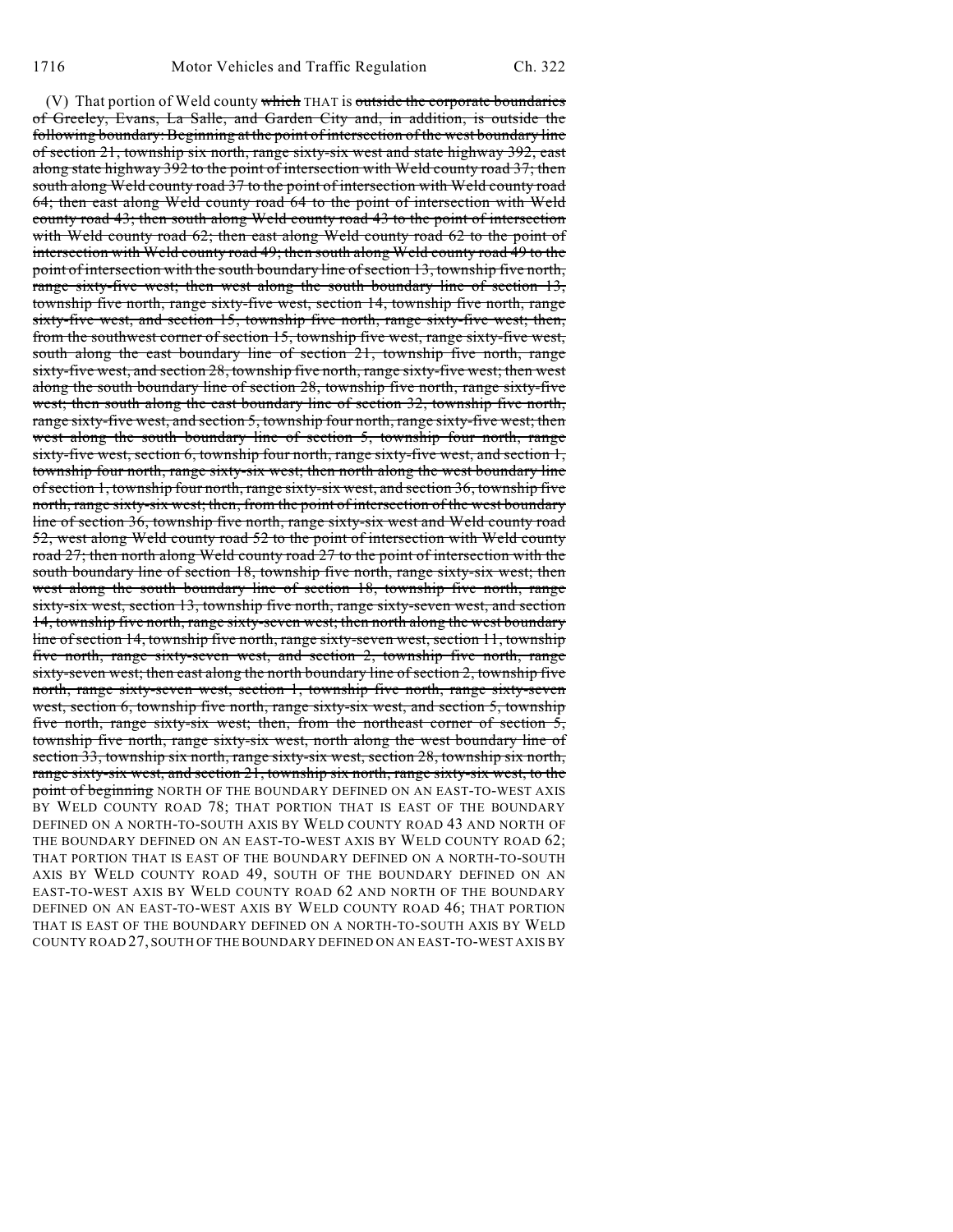WELD COUNTY ROAD 46 AND NORTH OF THE BOUNDARY DEFINED ON AN EAST-TO-WEST AXIS BY WELD COUNTY ROAD 36; THAT PORTION THAT IS EAST OF THE BOUNDARY DEFINED ON A NORTH-TO-SOUTH AXIS BY WELD COUNTY ROAD 19, SOUTH OF THE BOUNDARY DEFINED ON AN EAST-TO-WEST AXIS BY WELD COUNTY ROAD 36 AND NORTH OF THE BOUNDARY DEFINED ON AN EAST-TO-WEST AXIS BY WELD COUNTY ROAD 20: AND THAT PORTION THAT IS EAST OF THE BOUNDARY DEFINED ON A NORTH-TO-SOUTH AXIS BY WELD COUNTY ROAD 39 AND SOUTH OF THE BOUNDARY DEFINED ON AN EAST-TO-WEST AXIS BY WELD COUNTY ROAD 20.

(b) Effective January 1,  $1994$  2010, the basic emissions program area shall consist of the counties COUNTY of El Paso, Larimer, and Weld as described in paragraph (a) of this subsection (20).

(c) (I) EFFECTIVE JANUARY 1, 2010, the enhanced emissions program area shall consist of the counties of Adams, Arapahoe, Boulder, Douglas, and Jefferson, LARIMER, AND WELD, and the cities and counties of Broomfield and Denver as described in paragraph (a) of this subsection (20) and subject to paragraph (d) of this subsection (20). NOTWITHSTANDING ANY OTHER PROVISION OF THIS SECTION, VEHICLES REGISTERED IN THE COUNTIES OF LARIMER AND WELD SHALL NOT BE REQUIRED TO OBTAIN A CERTIFICATE OF EMISSIONS CONTROL PRIOR TO JULY 1, 2010, IN ORDER TO BE REGISTERED OR REREGISTERED.

(II) (Deleted by amendment, L. 2003, p. 1357, § 1, effective August 6, 2003.)

(III) Only those counties included in the basic emissions program area pursuant to paragraph (b) of this subsection (20) as described in paragraph (a) of this  $subsection (20)$  which THAT violate national ambient air quality standards for carbon monoxide or ozone as established by the environmental protection agency may, on a case-by-case basis, be incorporated into the enhanced emissions program by final order of the commission.

(d) The commission shall review the boundaries of the program area and may, by rule promulgated on or before December 31, 2004 2011, adjust such boundaries to exclude particularly identified regions from either the basic program area, the enhanced area, or both, based on an analysis of the applicable air quality science and the effects of the program on the population living in such regions.

**SECTION 2.** 42-4-307.7, Colorado Revised Statutes, is amended BY THE ADDITION OF A NEW SUBSECTION to read:

**42-4-307.7. Vehicle emissions testing - remote sensing - rules - repeal.** (13) (a) THE AIR POLLUTION CONTROL DIVISION IN THE DEPARTMENT OF PUBLIC HEALTH AND ENVIRONMENT SHALL COOPERATE FULLY WITH THE LEGISLATIVE AUDIT COMMITTEE'S REVIEW OF THE REMOTE SENSING PROGRAM. THE AIR POLLUTION CONTROL DIVISION SHALL DELAY DEPLOYMENT OF REMOTE SENSING EQUIPMENT BEYOND THOSE AREAS IN WHICH REMOTE SENSING WERE AUTHORIZED AS OF THE EFFECTIVE DATE OF THIS SUBSECTION (13) UNTIL COMPLETION OF THE LEGISLATIVE AUDIT COMMITTEE'S AUDIT OF THE REMOTE SENSING PROGRAM, AND SUCH DEPLOYMENT SHALL NOT OCCUR UNLESS THE AIR POLLUTION CONTROL DIVISION, IN CONJUNCTION WITH THE DEPARTMENT OF REVENUE EMISSIONS PROGRAM, DETERMINES THE VALIDITY AND VIABILITY OF THE REMOTE SENSING PROGRAM.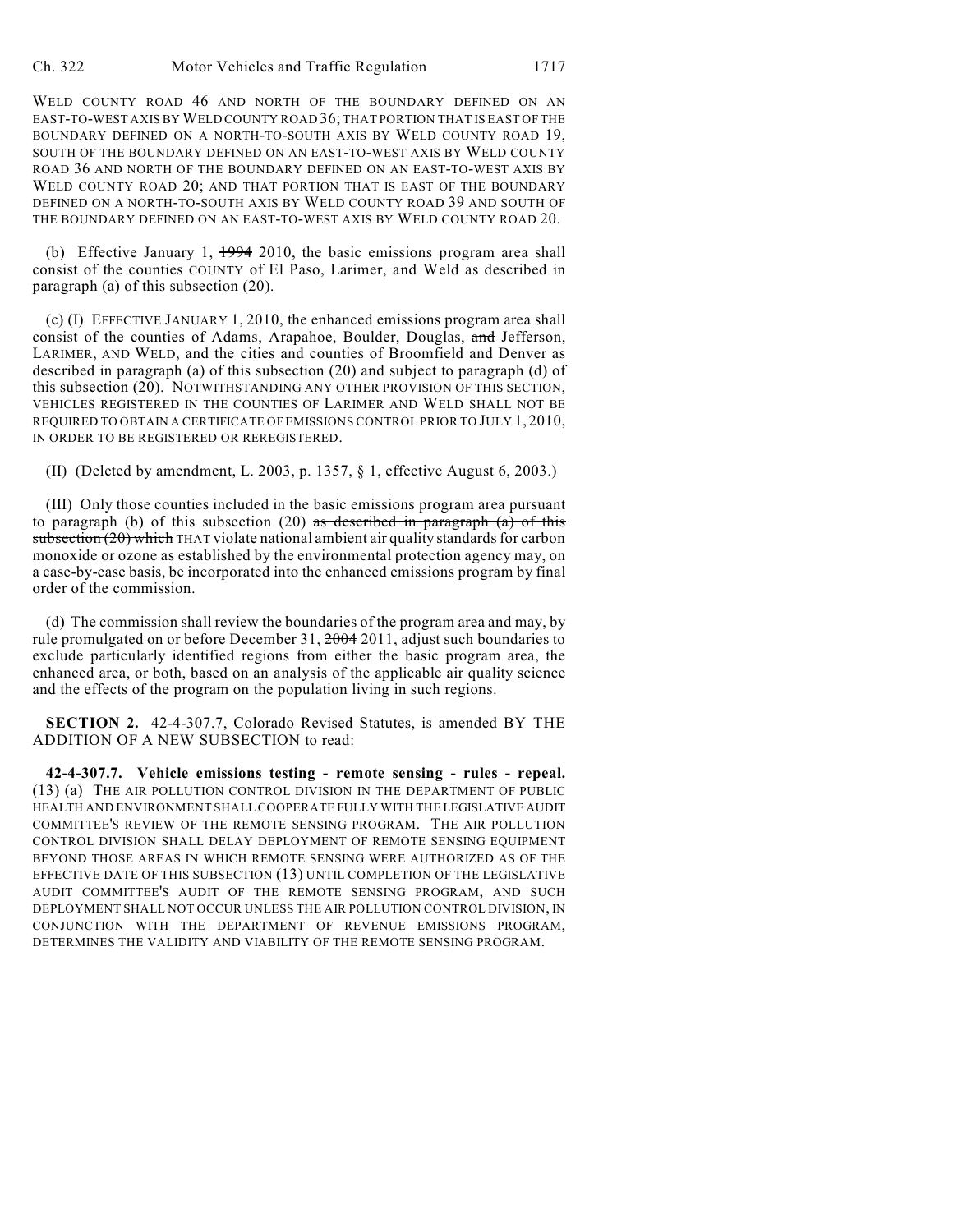(b) THIS SUBSECTION (13) IS REPEALED, EFFECTIVE DECEMBER 31, 2009.

**SECTION 3.** 42-4-310 (1) (d) (II) (B) and (1) (d) (VIII) (A), Colorado Revised Statutes, are amended to read:

**42-4-310. Periodic emissions control inspection required.** (1) (d) (II) (B) For the basic emissions program, effective January 1, 1994, no emissions-related repair waiver shall be issued for any vehicle which THAT is registered as a collector's item pursuant to the provisions of section  $42-12-102$  and which THAT is of the model year 1960 1976 or later.

(VIII) (A) For the enhanced emissions program except as provided in sub-subparagraph (B) of this subparagraph (VIII), effective January 1, 1995, for businesses which THAT operate nineteen or fewer vehicles and for private motor vehicles only of a model year 1967 or earlier required to be registered in the enhanced emissions program area, after any adjustments or repairs required pursuant to section 42-4-306, if total expenditures of at least seventy-five dollars have been made to bring the vehicle into compliance with applicable emissions standards and the vehicle still does not meet such THE standards, a certification of emissions waiver shall be issued for such THE vehicle. No emissions-related repair waiver shall be issued for vehicles which THAT are registered as collector's items pursuant to the provisions of section 42-12-102 and which THAT are of a model year  $1960$ 1976 or later.

**SECTION 4.** 42-4-401 (8), Colorado Revised Statutes, is amended to read:

**42-4-401. Definitions.** As used in this part 4, unless the context otherwise requires:

(8) "Program area" means the counties as set forth in section  $42-4-304$  (20). OF ADAMS, ARAPAHOE, BOULDER, DOUGLAS, EL PASO, JEFFERSON, LARIMER, AND WELD, AND THE CITIES AND COUNTIES OF BROOMFIELD AND DENVER, EXCLUDING THE FOLLOWING AREAS:

(a) THAT PORTION OF ADAMS COUNTY WHICH IS EAST OF KIOWA CREEK (RANGE 62 WEST, TOWNSHIPS 1, 2, AND 3 SOUTH) BETWEEN THE ADAMS-ARAPAHOE COUNTY LINE AND THE ADAMS-WELD COUNTY LINE;

(b) THAT PORTION OF ARAPAHOE COUNTY WHICH IS EAST OF KIOWA CREEK (RANGE 62 WEST, TOWNSHIPS 4 AND 5 SOUTH) BETWEEN THE ARAPAHOE-ELBERT COUNTY LINE AND THE ARAPAHOE-ADAMS COUNTY LINE;

(c) THAT PORTION OF EL PASO COUNTY WHICH IS EAST OF THE FOLLOWING BOUNDARY, DEFINED ON A SOUTH-TO-NORTH AXIS: FROM THE EL PASO-PUEBLO COUNTY LINE NORTH (UPSTREAM) ALONG CHICO CREEK (RANGES 63 AND 64 WEST, TOWNSHIP 17 SOUTH) TO HANOVER ROAD, THEN EAST ALONG HANOVER ROAD (EL PASO COUNTY ROUTE 422) TO PEYTON HIGHWAY, THEN NORTH ALONG PEYTON HIGHWAY (EL PASO COUNTY ROUTE 463) TO FALCON HIGHWAY, THEN WEST ON FALCON HIGHWAY (EL PASO COUNTY ROUTE 405) TO PEYTON HIGHWAY, THEN NORTH ON PEYTON HIGHWAY (EL PASO COUNTY ROUTE 405) TO JUDGE ORR ROAD, THEN WEST ON JUDGE ORR ROAD (EL PASO COUNTY ROUTE 108) TO ELBERT ROAD,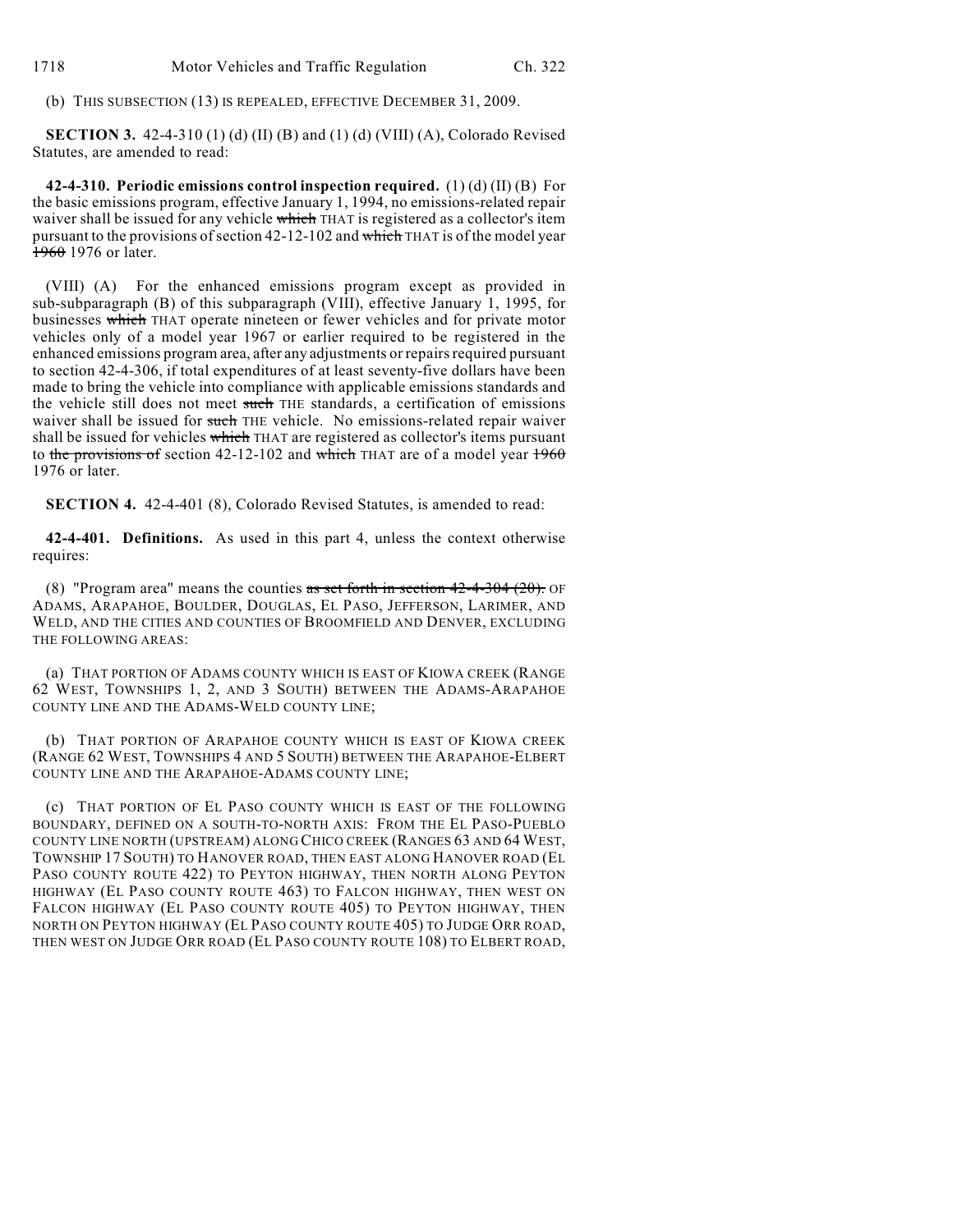THEN NORTH ON ELBERT ROAD (EL PASO COUNTY ROUTE 91) TO THE EL PASO-ELBERT COUNTY LINE;

(d) THAT PORTION OF LARIMER COUNTY WHICH IS WEST OF THE BOUNDARY DEFINED ON A NORTH-TO-SOUTH AXIS BY RANGE 71 WEST AND THAT PORTION WHICH IS NORTH OF THE BOUNDARY DEFINED ON AN EAST-TO-WEST AXIS BY TOWNSHIP 10 NORTH;

(e) THAT PORTION OF WELD COUNTY WHICH IS OUTSIDE THE CORPORATE BOUNDARIES OF GREELEY,EVANS,LA SALLE, AND GARDEN CITY AND, IN ADDITION, IS OUTSIDE THE FOLLOWING BOUNDARY: BEGINNING AT THE POINT OF INTERSECTION OF THE WEST BOUNDARY LINE OF SECTION 21, TOWNSHIP SIX NORTH, RANGE SIXTY-SIX WEST AND STATE HIGHWAY 392, EAST ALONG STATE HIGHWAY 392 TO THE POINT OF INTERSECTION WITH WELD COUNTY ROAD 37; THEN SOUTH ALONG WELD COUNTY ROAD 37 TO THE POINT OF INTERSECTION WITH WELD COUNTY ROAD 64; THEN EAST ALONG WELD COUNTY ROAD 64 TO THE POINT OF INTERSECTION WITH WELD COUNTY ROAD 43; THEN SOUTH ALONG WELD COUNTY ROAD 43 TO THE POINT OF INTERSECTION WITH WELD COUNTY ROAD 62; THEN EAST ALONG WELD COUNTY ROAD 62 TO THE POINT OF INTERSECTION WITH WELD COUNTY ROAD 49; THEN SOUTH ALONG WELD COUNTY ROAD 49 TO THE POINT OF INTERSECTION WITH THE SOUTH BOUNDARY LINE OF SECTION 13, TOWNSHIP FIVE NORTH, RANGE SIXTY-FIVE WEST; THEN WEST ALONG THE SOUTH BOUNDARY LINE OF SECTION 13, TOWNSHIP FIVE NORTH, RANGE SIXTY-FIVE WEST, SECTION 14, TOWNSHIP FIVE NORTH, RANGE SIXTY-FIVE WEST, AND SECTION 15, TOWNSHIP FIVE NORTH, RANGE SIXTY-FIVE WEST; THEN, FROM THE SOUTHWEST CORNER OF SECTION 15, TOWNSHIP FIVE WEST, RANGE SIXTY-FIVE WEST, SOUTH ALONG THE EAST BOUNDARY LINE OF SECTION 21, TOWNSHIP FIVE NORTH, RANGE SIXTY-FIVE WEST, AND SECTION 28, TOWNSHIP FIVE NORTH, RANGE SIXTY-FIVE WEST; THEN WEST ALONG THE SOUTH BOUNDARY LINE OF SECTION 28, TOWNSHIP FIVE NORTH, RANGE SIXTY-FIVE WEST; THEN SOUTH ALONG THE EAST BOUNDARY LINE OF SECTION 32, TOWNSHIP FIVE NORTH, RANGE SIXTY-FIVE WEST, AND SECTION 5, TOWNSHIP FOUR NORTH, RANGE SIXTY-FIVE WEST; THEN WEST ALONG THE SOUTH BOUNDARY LINE OF SECTION 5, TOWNSHIP FOUR NORTH, RANGE SIXTY-FIVE WEST, SECTION 6, TOWNSHIP FOUR NORTH, RANGE SIXTY-FIVE WEST, AND SECTION 1, TOWNSHIP FOUR NORTH, RANGE SIXTY-SIX WEST; THEN NORTH ALONG THE WEST BOUNDARY LINE OF SECTION 1, TOWNSHIP FOUR NORTH, RANGE SIXTY-SIX WEST, AND SECTION 36, TOWNSHIP FIVE NORTH, RANGE SIXTY-SIX WEST; THEN, FROM THE POINT OF INTERSECTION OF THE WEST BOUNDARY LINE OF SECTION 36, TOWNSHIP FIVE NORTH, RANGE SIXTY-SIX WEST AND WELD COUNTY ROAD 52, WEST ALONG WELD COUNTY ROAD 52 TO THE POINT OF INTERSECTION WITH WELD COUNTY ROAD 27; THEN NORTH ALONG WELD COUNTY ROAD 27 TO THE POINT OF INTERSECTION WITH THE SOUTH BOUNDARY LINE OF SECTION 18, TOWNSHIP FIVE NORTH, RANGE SIXTY-SIX WEST; THEN WEST ALONG THE SOUTH BOUNDARY LINE OF SECTION 18, TOWNSHIP FIVE NORTH, RANGE SIXTY-SIX WEST, SECTION 13, TOWNSHIP FIVE NORTH, RANGE SIXTY-SEVEN WEST, AND SECTION 14, TOWNSHIP FIVE NORTH, RANGE SIXTY-SEVEN WEST; THEN NORTH ALONG THE WEST BOUNDARY LINE OF SECTION 14, TOWNSHIP FIVE NORTH, RANGE SIXTY-SEVEN WEST, SECTION 11, TOWNSHIP FIVE NORTH, RANGE SIXTY-SEVEN WEST, AND SECTION 2, TOWNSHIP FIVE NORTH, RANGE SIXTY-SEVEN WEST; THEN EAST ALONG THE NORTH BOUNDARY LINE OF SECTION 2, TOWNSHIP FIVE NORTH, RANGE SIXTY-SEVEN WEST, SECTION 1, TOWNSHIP FIVE NORTH, RANGE SIXTY-SEVEN WEST, SECTION 6, TOWNSHIP FIVE NORTH, RANGE SIXTY-SIX WEST, AND SECTION 5, TOWNSHIP FIVE NORTH, RANGE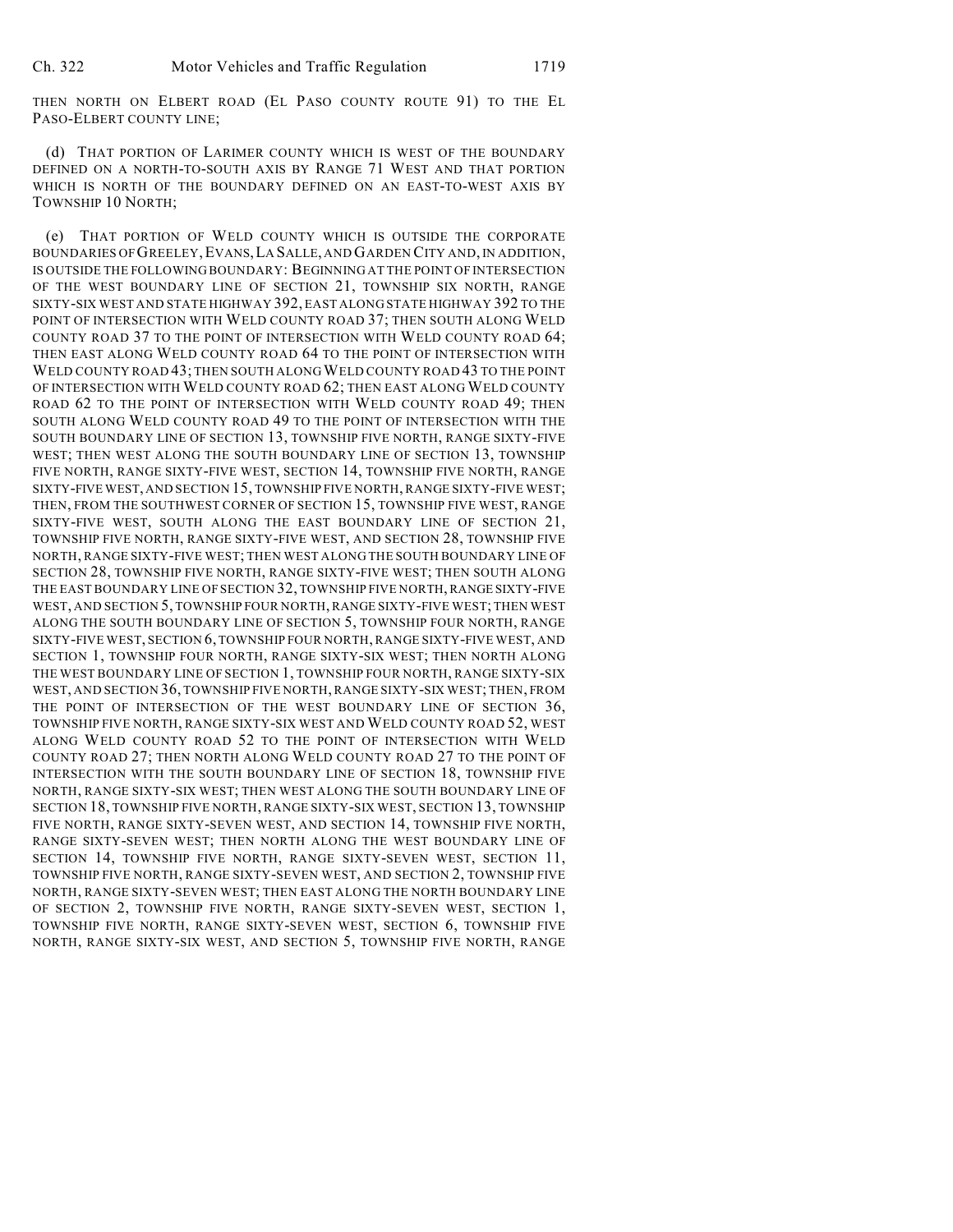SIXTY-SIX WEST; THEN, FROM THE NORTHEAST CORNER OF SECTION 5, TOWNSHIP FIVE NORTH, RANGE SIXTY-SIX WEST, NORTH ALONG THE WEST BOUNDARY LINE OF SECTION 33, TOWNSHIP SIX NORTH, RANGE SIXTY-SIX WEST, SECTION 28, TOWNSHIP SIX NORTH, RANGE SIXTY-SIX WEST, AND SECTION 21, TOWNSHIP SIX NORTH, RANGE SIXTY-SIX WEST, TO THE POINT OF BEGINNING.

**SECTION 5.** 42-4-412 (3) (b), Colorado Revised Statutes, is amended to read:

**42-4-412. Air pollution violations.** (3) (b) Subparagraph (II) of paragraph (a) of subsection (1) of this section shall apply to all areas of the state except the program area, as defined in section 42-4-304 (20), which program area shall be subject to section 42-4-413.

**SECTION 6.** 42-4-413 (1) (a), Colorado Revised Statutes, is amended to read:

**42-4-413. Visible emissions from diesel-powered motor vehicles unlawful penalty.** (1) (a) Effective January 1, 1987, no owner or operator of a diesel-powered vehicle shall cause or knowingly permit the emission from such THE vehicle of any visible air contaminants which THAT exceed the emission level as described in section 42-4-412 (2) (a) within the program area. as defined in section  $42 - 4 - 304 (20)$ .

**SECTION 7.** 42-12-101 (2) (a), Colorado Revised Statutes, is amended to read:

**42-12-101. Definitions.** As used in this article, unless the context otherwise requires:

(2) "Collector's item" means a motor vehicle, including a truck or truck tractor, that is OF:

(a) (I) At least twenty-five years old MODEL YEAR 1975 OR EARLIER; OR

(II) MODEL YEAR 1976 OR LATER THAT WAS REGISTERED AS A COLLECTOR'S ITEM PRIOR TO SEPTEMBER 1, 2009; EXCEPT THAT A VEHICLE SO REGISTERED SHALL NOT BE ELIGIBLE FOR REGISTRATION AS A COLLECTOR'S ITEM UPON SALE OR TRANSFER TO A NEW OWNER. THIS PARAGRAPH (a) IS EFFECTIVE SEPTEMBER 1, 2009.

**SECTION 8.** 42-12-102 (1) (b), Colorado Revised Statutes, is amended to read:

**42-12-102. Registration of collectors' items - fees.** (1) Except for those motor vehicles that are entitled to registration under the provisions of section 42-3-219, collectors' items shall be titled, registered, and a specific ownership tax shall be paid thereon in the same manner as provided in this title for other motor vehicles, with the following exceptions:

(b) (I) No collector's item of model year  $1960$  1976 or later for which a certification of emissions control is required under the provisions of sections 42-4-301 to 42-4-316 shall be registered under the provisions of this section unless a certification of emissions control is obtained for such THE collector's item. Reregistration of such THE collector's item by the same owner shall not require the obtainment of a new certification of emissions control, but such THE collector's item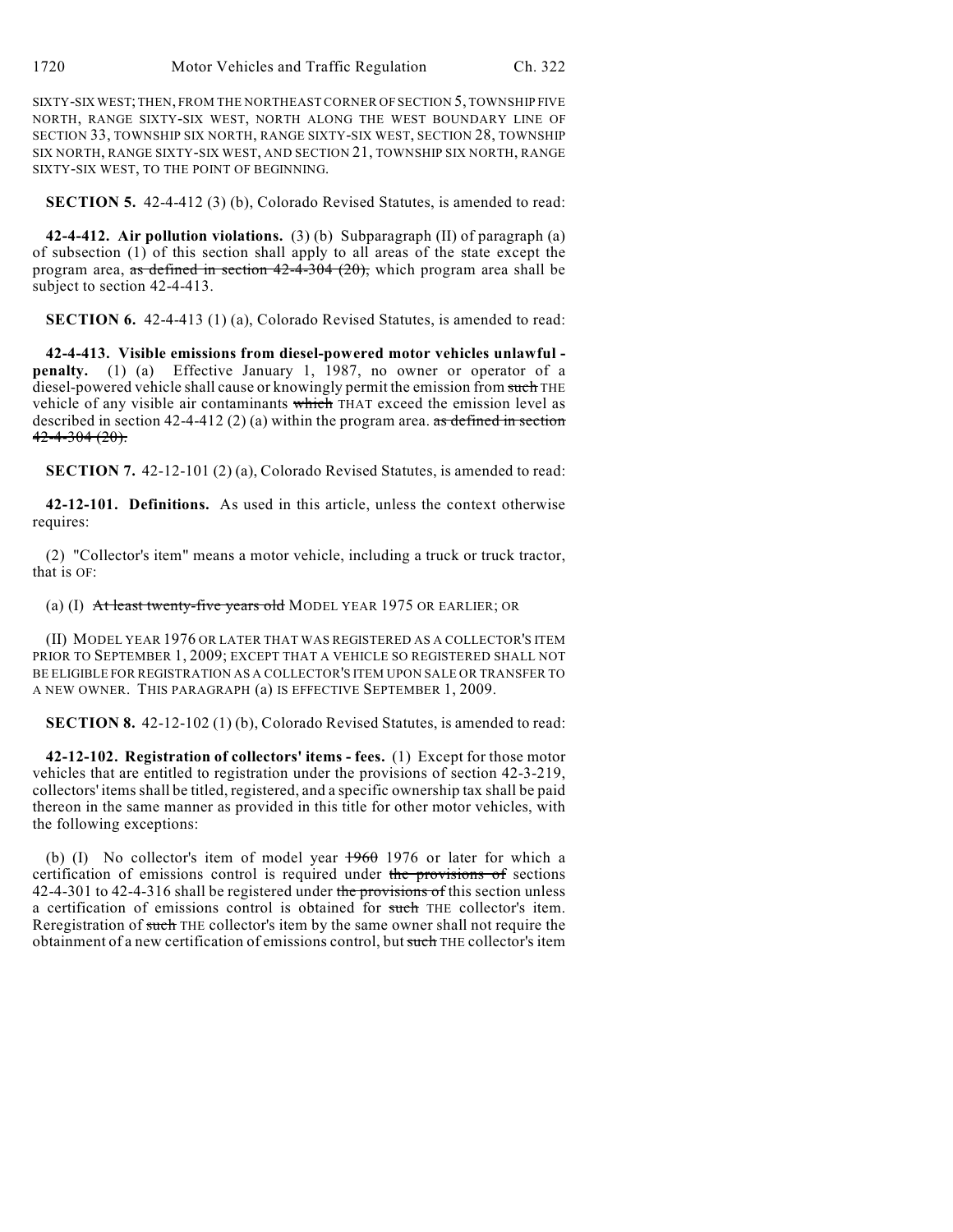shall not be registered under the provisions of this section after the sale or transfer of such THE vehicle to a new owner. until a new certification of emissions control has been obtained for such collector's item.

(II) Notwithstanding subparagraph (I) of this paragraph (b), collector's items of model year 1970 or earlier may be registered under the provisions of this section without a certification of emissions control for such collector's items if the division of administration in the department of public health and environment recommends and the air quality control commission determines that exempting such collector's items will not negatively affect the federal environmental protection agency's approval of the SIP and to the extent that doing so is allowed under federal law.

**SECTION 9. Appropriation.** (1) In addition to any other appropriation, there is hereby appropriated, out of any moneys in the department of public health and environment subaccount of the automobile inspection and readjustment account of the highway users tax fund created in section 42-3-304 (18) (c), Colorado Revised Statutes, not otherwise appropriated, to the department of public health and environment, for allocation to the air quality control division, for the fiscal year beginning July 1, 2009, the sum of ninety-seven thousand one hundred twelve dollars (\$97,112) cash funds and 1.5 FTE, or so much thereof as may be necessary, for the implementation of this act.

(2) In addition to any other appropriation, there is hereby appropriated, out of any moneys in the department of revenue subaccount of the automobile inspection and readjustment account of the highway users tax fund created in section 42-3-304 (18) (c), Colorado Revised Statutes, not otherwise appropriated, to the department of revenue, for allocation to the division of motor vehicles, vehicle emissions, for the fiscal year beginning July 1, 2009, the sum of thirty-nine thousand three hundred four dollars (\$39,304) and 0.5 FTE, or so much thereof as may be necessary, for the implementation of this act.

(3) In addition to any other appropriation, there is hereby appropriated, out of any moneys in the license plate cash fund created in section 42-3-301 (1) (b), Colorado Revised Statutes, not otherwise appropriated, to the department of revenue, for allocation to the division of motor vehicles, for the fiscal year beginning July 1, 2009, the sum of sixty-seven thousand twenty-seven dollars (\$67,027) cash funds, or so much thereof as may be necessary, for the implementation of this act.

(4) In addition to any other appropriation, there is hereby appropriated to the department of corrections, for allocation to correctional industries, for the fiscal year beginning July 1, 2009, the sum of sixty-seven thousand twenty-seven dollars  $(\$67,027)$ , or so much thereof as may be necessary, for the implementation of this act. Said sum shall be from reappropriated funds received from the department of revenue out of the appropriation made in subsection (3) of this section.

**SECTION 10. Applicability.** This act shall apply to motor vehicles registered as collector's items on or after the effective date of this act.